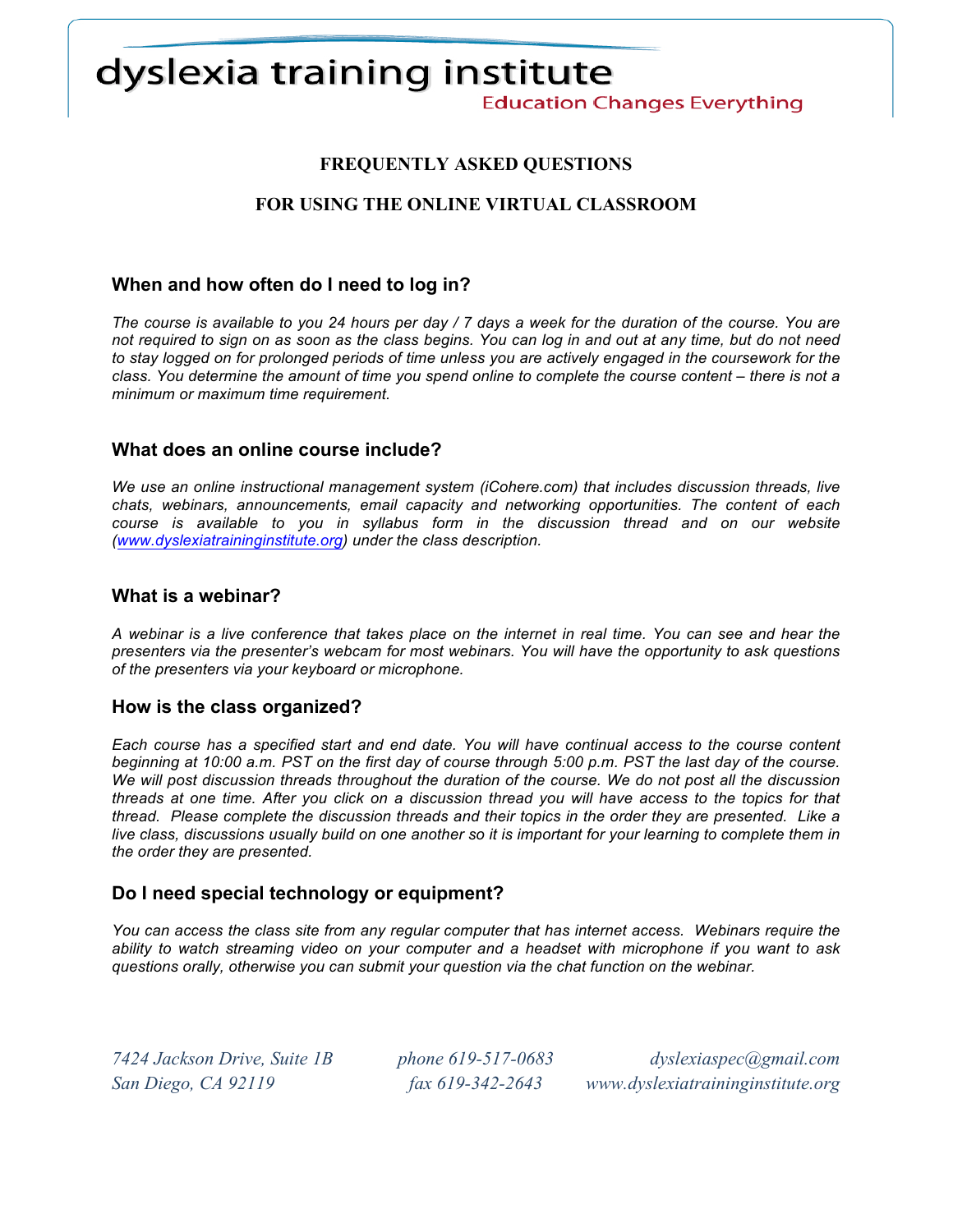# dyslexia training institute

**Education Changes Everything** 

# **What should I do after I log in the first time?**

*Before logging in the first time, please thoroughly read the emails you received before the start of class. The email(s) contain important information, including your username, initial password, and the website to access the class site. Once you have logged in the first time, you will be prompted to set up your personal account and accept the Terms of Agreement. Once you have completed that, you will come to the Welcome screen. You will then click on the* Announcements *tab on the left hand side of your screen. In the Announcements section there will be a* Welcome & What to Do First Message *that outlines the information you need to proceed through the class.*

## **Do I always have to login on the same computer?**

*No. You can access the site from any computer that has internet access.* 

# **What if I forget my login ID or password?**

*Click the "*Forgot your Login ID or password?*" on the Login page. A pop-up box will appear for you to fill in. A temporary password will be sent to your email after you submit the information in the pop-up box.* 

## **How often are the instructors online?**

*Dr. Kelli and Tracy are on the class site periodically throughout the day between 9:00 a.m. - 4:00 p.m. PST. The site is available 24 hours/day, 7 days/week, however the instructors will be on only sporadically during evenings and weekends. You can send the instructors a message on the site or call 619-517-0683 with any urgent questions you may have.*

## **What if I cannot download an attachment?**

*We have uploaded most documents as PPT, PDF or WORD documents. If you are unable to download any of these documents, email us and we will either upload it in another format to the class site or send them to you via your private email address.*

## **What if I need technical support?**

*Technical support is available to you during business hours and technical problems are solved as quickly as possible and usually within an hour (during business hours). You can email tech support any time of day or night, however responses for evening and weekend requests will appear during regular business* 

*hours the following business day. To submit your request for technical support while on the site, please click on the* Help Desk *tab on the left hand side of the screen and type in your question.* 

*7424 Jackson Drive, Suite 1B phone 619-517-0683 dyslexiaspec@gmail.com San Diego, CA 92119 fax 619-342-2643 www.dyslexiatraininginstitute.org*